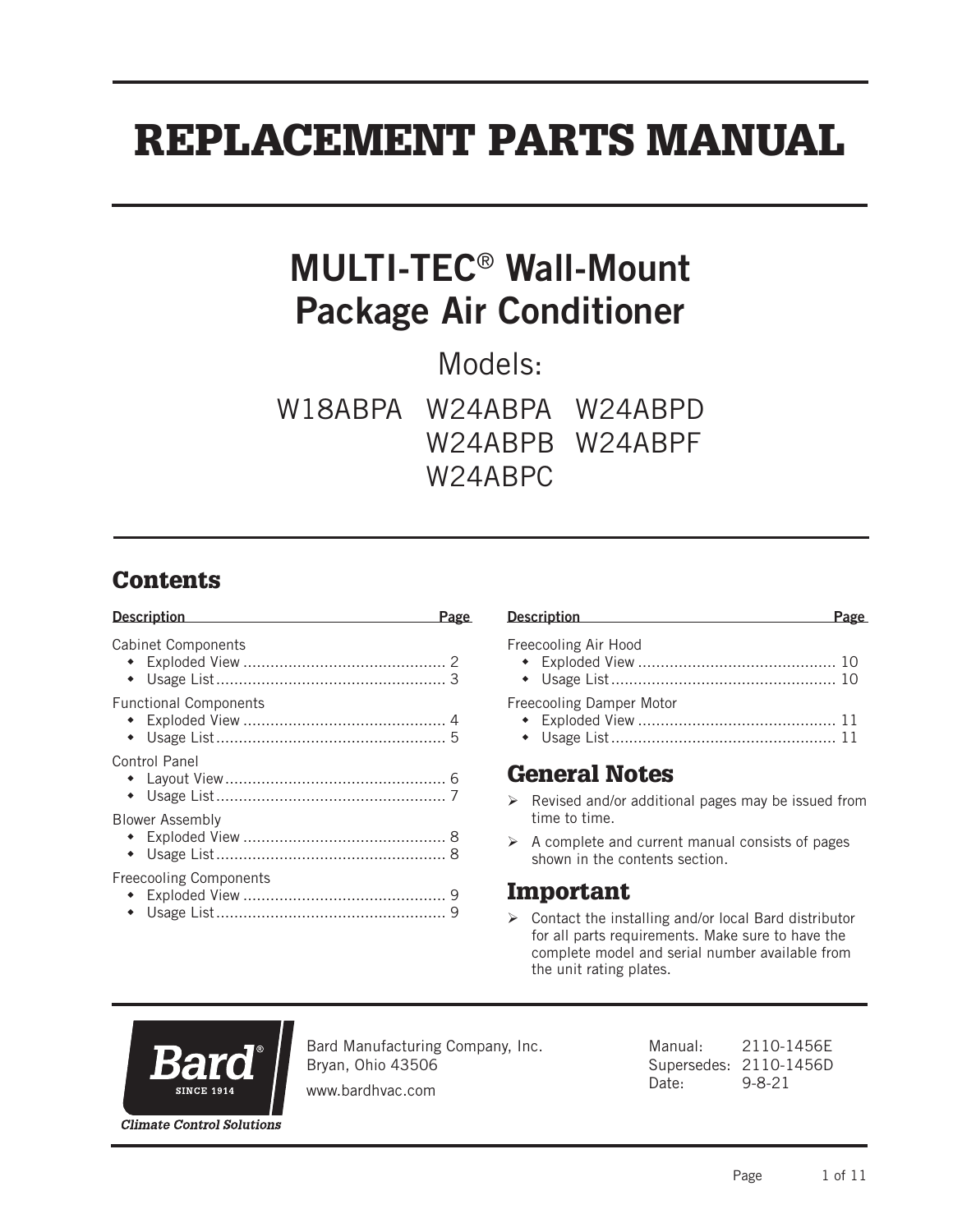#### CABINET COMPONENTS



SEXP-907 C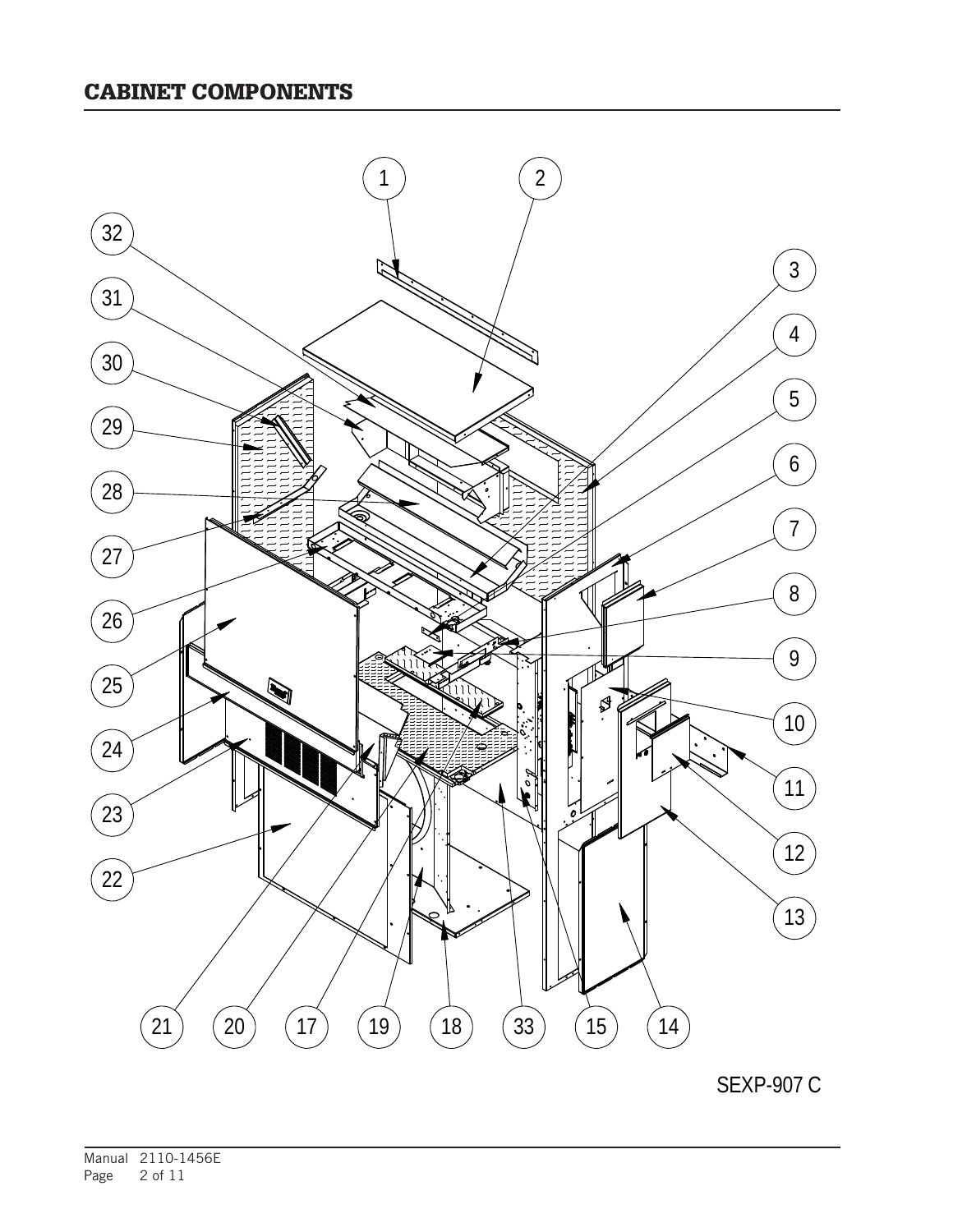#### CABINET COMPONENTS

| Dwg No.        | Part Number                               | <b>Description</b>                                                                    | W18ABPA                 | ≏<br>ம்<br>W24ABPA, | ပ<br>W24ABPF,  |
|----------------|-------------------------------------------|---------------------------------------------------------------------------------------|-------------------------|---------------------|----------------|
| 1              | $113 - 141 - * 0$                         | Top Rain Flashing                                                                     | $\overline{\mathsf{x}}$ | X                   | $\overline{X}$ |
| 1              | 113-361 2                                 | Top Rain Flashing                                                                     | Χ                       | X                   | Χ              |
| 1              | 113-141-4 <sup>3</sup>                    | Top Rain Flashing                                                                     | χ                       | Χ                   | Χ              |
| $\overline{c}$ | S507-311-* <sup>0</sup>                   | Top                                                                                   | Χ                       | $\overline{x}$      | X              |
| 2<br>2         | \$507-318-* 3<br>S507-317 2               | Top<br>Top                                                                            | Χ<br>Χ                  | X<br>X              | Χ<br>X         |
| 3              | S123-126                                  | Drain Pan                                                                             | Χ                       | X                   | X              |
| 3              | S123-140 23                               | Drain Pan                                                                             | X                       | X                   | Χ              |
| 4              | S509-445                                  | Upper Back                                                                            | X                       | X                   | X              |
| 4              | S509-447 <sup>3</sup>                     | Upper Back                                                                            | Χ                       | X                   | Χ              |
| 4              | S509-449 2                                | Upper Back                                                                            | Χ                       | Χ                   | Χ              |
| 5              | 105-1302                                  | <b>Grommet Retainer</b>                                                               | Χ                       | Χ                   | X              |
| 6              | S501-933-* <sup>0</sup>                   | Right Side                                                                            | Χ                       | X                   | X              |
| 6              | S501-994 2                                | Right Side                                                                            | X                       | X                   | X              |
| 6              | S501-937 ©                                | Right Side                                                                            | Χ                       | X                   | Χ              |
| 7              | S543-175-* <sup>0</sup>                   | Right Side Cover Plate (Outer)                                                        | Χ                       | X                   | Χ              |
| 7<br>7         | S543-185 <sup>©</sup>                     | Right Side Cover Plate (Outer)                                                        | Χ<br>X                  | X<br>X              | X<br>X         |
| 8              | S543-184 <sup>3</sup><br>113X480          | Right Side Cover Plate (Outer)<br>Filter Bracket                                      | $\overline{c}$          | $\overline{c}$      | $\overline{c}$ |
| 9              | 137-259                                   | Fill Plate                                                                            | X                       | Χ                   | X              |
| 10             | S132-104                                  | Control Panel Cover (Inner)                                                           | X                       | X                   |                |
| 10             | S132-172                                  | Control Panel Cover (Inner)                                                           |                         |                     | Χ              |
| 11             | 113-140                                   | <b>Bottom Mounting Bracket</b>                                                        | Χ                       | Χ                   | Χ              |
| 12             | \$153-218 <sup>①</sup>                    | Disconnect Access Door                                                                | X                       | X                   | Χ              |
| 12             | S153-405 <sup>@</sup>                     | Disconnect Access Door                                                                | Χ                       | X                   | Χ              |
| 12             | S153-387 <sup>3</sup>                     | Disconnect Access Door                                                                | X                       | X                   | Χ              |
| 13             | \$533-228-* <sup>0</sup>                  | Control Panel Cover (Outer)                                                           | Χ                       | X                   | X              |
| 13             | S533-235 <sup>@</sup>                     | Control Panel Cover (Outer)                                                           | χ                       | Χ                   | Χ              |
| 13             | S533-236 <sup>3</sup>                     | Control Panel Cover (Outer)                                                           | Χ                       | X                   | Χ              |
| 14             | $118 - 124 - * ①$                         | Side Grille                                                                           | $\overline{c}$          | $\overline{c}$      | $\overline{c}$ |
| 14             | 118-140 <sup>2</sup>                      | Side Grille                                                                           | $\overline{c}$          | $\overline{c}$      | $\overline{c}$ |
| 14             | 118-139 <sup>3</sup>                      | Side Grille                                                                           | $\overline{c}$          | 2                   | 2              |
| 15<br>17       | <b>Control Panel Assembly</b><br>S536-176 | See Control Panel Assy. Drawing & Parts List Assy.<br>Cond. Partition Block Off Plate | Χ<br>X                  | Χ<br>X              | Χ<br>X         |
| 17             | S536-878 <sup>2</sup>                     | Cond. Partition Block Off Plate                                                       | Χ                       | Χ                   | Χ              |
| 18             | S127-467                                  | Lower Base                                                                            | X                       | X                   | X              |
| 18             | S127-534 @                                | Lower Base                                                                            | Χ                       | X                   | Χ              |
| 19             | 125-080                                   | Fan Shroud                                                                            | X                       | X                   | X              |
| 19             | 125-082 <sup>2</sup>                      | Fan Shroud                                                                            | Χ                       | Χ                   | Χ              |
| 20             | S521X528                                  | <b>Condenser Partition</b>                                                            | Χ                       | X                   | X              |
| 20             | S521-553 <sup>©</sup>                     | <b>Condenser Partition</b>                                                            | Χ                       | Χ                   | Χ              |
| 22             | $118 - 101 - * ①$                         | Condenser Grille                                                                      | Χ                       | X                   | X              |
| 22             | 118-106 2                                 | Condenser Grille                                                                      | Χ                       | X                   | X              |
| 22             | 118-111 <sup>3</sup>                      | Condenser Grille                                                                      | Χ                       | X                   | Χ              |
| 23<br>23       | \$553-537-* <sup>0</sup>                  | Vent Option Door<br>Vent Option Door                                                  | Χ<br>Χ                  | X<br>X              | X<br>X         |
| 23             | S553-548 <sup>3</sup><br>S553-547 2       | Vent Option Door                                                                      | Χ                       | Χ                   | Χ              |
| 24             | \$553-538-* <sup>0</sup>                  | Filter Door                                                                           | Χ                       | Χ                   | X              |
| 24             | S553-552-* 3                              | Filter Door                                                                           | Χ                       | X                   | Χ              |
| 24             | S553-551 2                                | Filter Door                                                                           | Χ                       | Χ                   | Χ              |
| 25             | S514-240-* <sup>0</sup>                   | <b>Upper Front</b>                                                                    | Χ                       | X                   | X              |
| 25             | S514-237-* 3                              | Upper Front                                                                           | Χ                       | Χ                   | Χ              |
| 25             | S514-236 2                                | Upper Front                                                                           | Χ                       | Χ                   | Χ              |
| 26             | 121X480                                   | <b>Blower Partition</b>                                                               | Χ                       | Χ                   | Χ              |
| 27             | 105X850                                   | Side Support                                                                          | Χ                       | X                   | Χ              |
| 28             | 137-694                                   | Bottom Evaporator Fill                                                                | Χ                       | Χ                   | Χ              |
| 29             | S501-934-* <sup>1</sup>                   | Left Side                                                                             | χ                       | X                   | Χ              |
| 29             | S501-995 2                                | Left Side                                                                             | Χ                       | Χ                   | Χ              |
| 29             | S501-940 3                                | Left Side                                                                             | Χ                       | Χ                   | Χ              |
| 30             | 147-044                                   | <b>Evaporator Support</b>                                                             | Χ                       | Χ                   | Χ              |
| 31<br>32       | S111X032                                  | Outlet Air Frame Assembly<br><b>Heat Shield</b>                                       | Χ<br>Χ                  | Χ                   | Χ              |
| 33             | 135X127<br>$109 - 444$                    | Lower Back                                                                            | Χ                       | Χ<br>Χ              | Χ<br>Χ         |
| 33             | 109-446 <sup>3</sup>                      | Lower Back                                                                            | Χ                       | X                   | Χ              |
| 33             | 109-448 2                                 | Lower Back                                                                            | Χ                       | Χ                   | Χ              |
| <b>NS</b>      | $BOP-2$                                   | <b>Blank Off Plate</b>                                                                | Χ                       | Χ                   | Χ              |
| <b>NS</b>      | 5252-033                                  | <b>Bard Nameplate</b>                                                                 | Χ                       | Χ                   | X              |
|                |                                           |                                                                                       |                         |                     |                |

 Exterior cabinet parts are manufactured with various paint color options. To ensure the proper paint color is received, include the complete model and serial number of the unit for which cabinet parts are being ordered.

**2** Exterior cabinet parts are manufactured from stainless steel Code "S"

Exterior cabinet parts are manufactured from aluminum Code "A"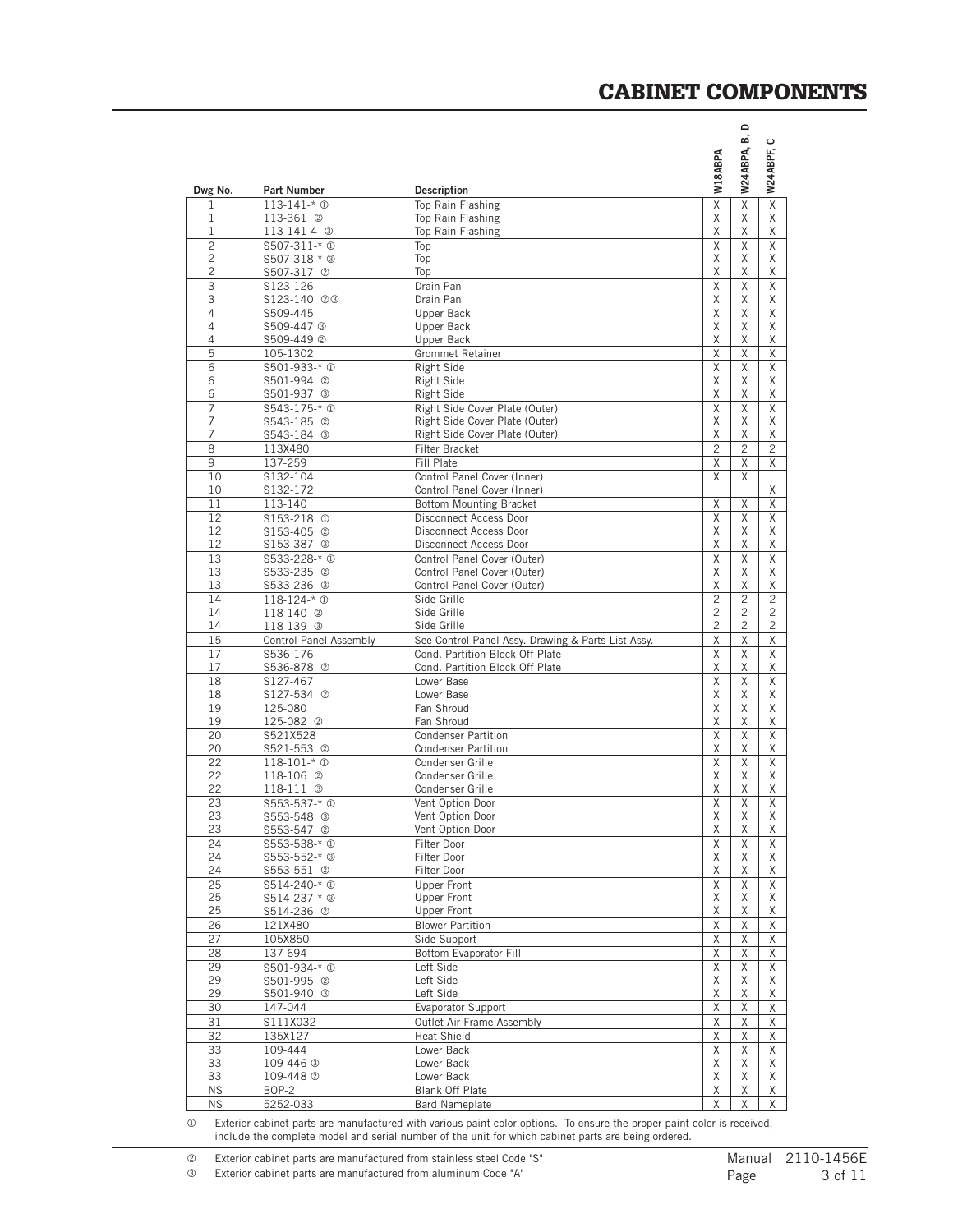## FUNCTIONAL COMPONENTS

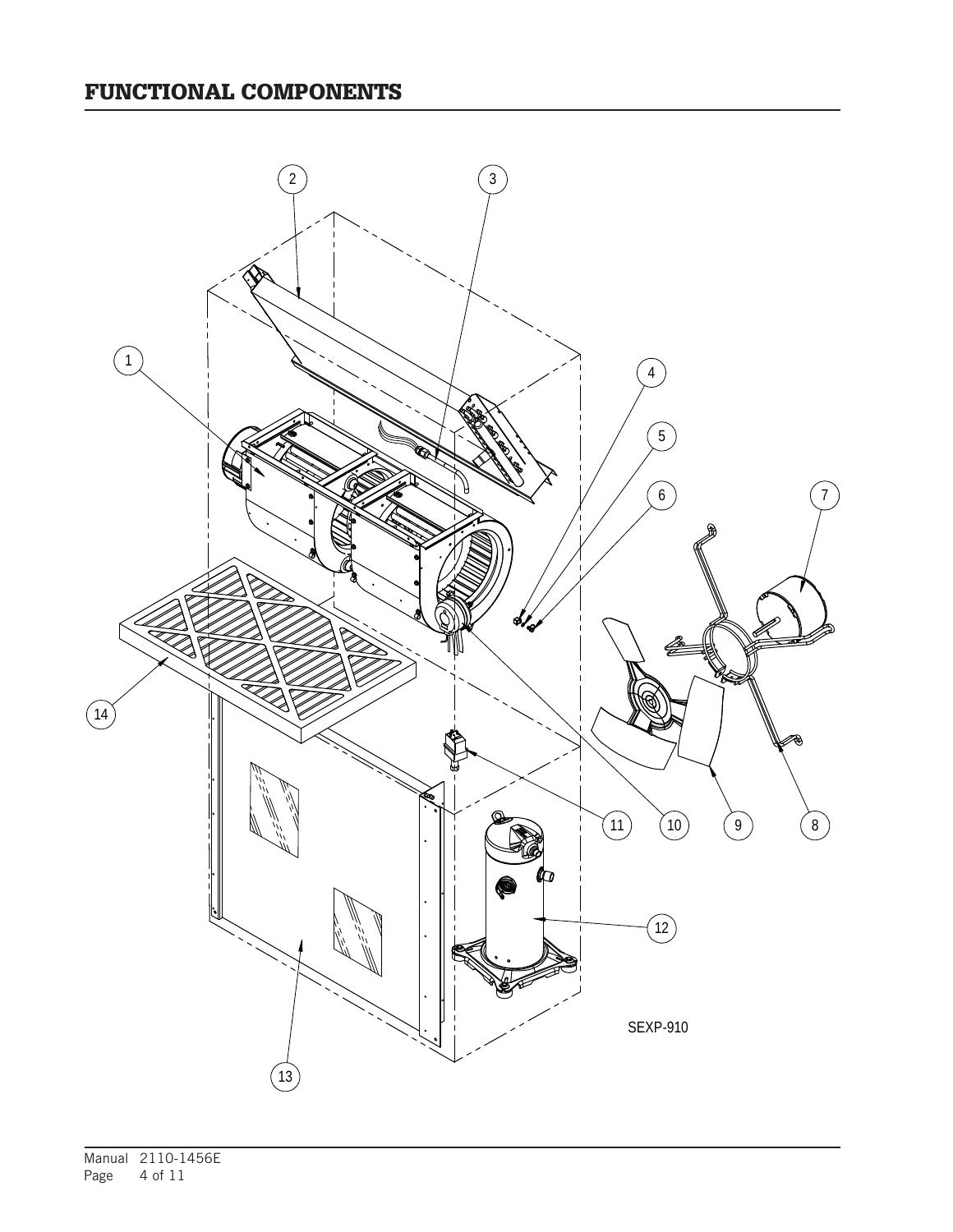| Dwg No.                                    | <b>Part Number</b>                                                     | <b>Description</b>                                                                                                                                                                                                                           | <b>N18ABPA</b>        | <b>N24ABPA</b>        | W24ABPB               | W24ABPC               | W24ABPD               | W24ABPF               |
|--------------------------------------------|------------------------------------------------------------------------|----------------------------------------------------------------------------------------------------------------------------------------------------------------------------------------------------------------------------------------------|-----------------------|-----------------------|-----------------------|-----------------------|-----------------------|-----------------------|
| 1<br>1<br>1                                | S900-358-002<br>S900-359-001<br>S900-358-001                           | <b>Blower Assembly</b><br><b>Blower Assembly</b><br><b>Blower Assembly</b>                                                                                                                                                                   | X                     | X                     | X                     | Χ                     | X                     | $\times$              |
| $\overline{c}$<br>2<br>2<br>$\overline{2}$ | 917-0381BX<br>917-0382BX<br>917-0353BX<br>917-0354BX                   | Evaporator Coil with Distributor Assembly<br>Evaporator Coil - Coated with Distributor Assembly<br>Evaporator Coil with Distributor Assembly<br>Evaporator Coil - Coated with Distributor Assembly                                           | Χ<br>X                | Χ<br>X                | Χ<br>X                | Χ<br>X                | Χ<br>X                | X<br>X                |
| 3<br>3                                     | 800-0458<br>800-0481                                                   | Distributor Assembly<br>Distributor Assembly                                                                                                                                                                                                 | X                     | X                     | Χ                     | Χ                     | Χ                     | Χ                     |
| 4                                          | 1171-023                                                               | 1/4" Receptacle                                                                                                                                                                                                                              | Χ                     | X                     | Χ                     | Χ                     | Χ                     | X                     |
| 5                                          | 1171-024                                                               | 1/4" Turn Retainer                                                                                                                                                                                                                           | Χ                     | $\times$              | Χ                     | Χ                     | $\mathsf X$           | Χ                     |
| 6                                          | 1171-022                                                               | 1/4" Turn Fastener                                                                                                                                                                                                                           | $\sf X$               | $\times$              | $\mathsf X$           | X                     | $\mathsf X$           | X                     |
| 7<br>7                                     | 8103-028<br>8103-030                                                   | <b>Condenser Motor</b><br>Condenser Motor                                                                                                                                                                                                    | X                     | X                     | X                     | Χ                     | X                     | Χ                     |
| 8<br>8                                     | 8200-001<br>8200-050 <sup>①</sup>                                      | Fan Motor Mount<br>Stainless Steel Fan Motor Mount                                                                                                                                                                                           | X<br>X                | X<br>X                | X<br>X                | X<br>X                | X<br>X                | X<br>Χ                |
| 9<br>9<br>9<br>9                           | 5151-033<br>5151C003 <sup>①</sup><br>5151-046<br>5151C046 <sup>1</sup> | Fan Blade<br><b>Coated Fan Blade</b><br>Fan Blade<br>Coated Fan Blade                                                                                                                                                                        | Χ<br>X                | X<br>X                | Χ<br>X                | Χ<br>X                | Χ<br>X                | X<br>X                |
| 10                                         | $CMC-31$                                                               | Dirty Filter Switch Kit                                                                                                                                                                                                                      | X                     | X                     | X                     | X                     | X                     | Χ                     |
| 11<br>11                                   | <b>CMA-37</b><br><b>CMA-38</b>                                         | Modulating Low Ambient Control (Screw On) 2<br>460V Modulating Low Ambient Control 2                                                                                                                                                         | X                     | X                     | X                     | Χ                     | $\mathsf{X}$          | X                     |
| 12<br>12<br>12<br>12<br>12                 | 8000-433<br>8000-434<br>8000-435<br>8000-436<br>8000-437               | Compressor<br>Compressor<br>Compressor<br>Compressor<br>Compressor                                                                                                                                                                           | X                     | X                     | X                     | X                     | X                     | X                     |
| 13<br>13<br>13<br>13                       | 5051-205BX<br>5054-205BX<br>5051-204BX<br>5054-204BX                   | Condenser Coil<br>Condenser Coil - Coated<br>Condenser Coil<br>Condenser Coil - Coated                                                                                                                                                       | Χ<br>X                | Χ<br>X                | Χ<br>Χ                | Χ<br>X                | Χ<br>Χ                | Χ<br>Χ                |
| 14<br>14<br>14<br>14<br>14                 | 7004-011<br>7003-032<br>7004-025<br>7004-059<br>7004-061               | Air Filter 1" Throw-Away (16x25x1)<br>Air Filter 1" Washable 2 (16x25x1)<br>Air Filter 2" Pleated 2 (16x25x2)<br>Air Filter 2" Pleated - MERV $11 \text{ } \textcircled{2}$ (16x25x2)<br>Air Filter 2" Pleated - MERV 13 $\oslash$ (16x25x2) | X<br>Χ<br>Χ<br>Χ<br>X | X<br>X<br>X<br>X<br>X | Χ<br>X<br>X<br>X<br>Χ | Χ<br>X<br>Χ<br>X<br>X | Χ<br>X<br>Χ<br>X<br>X | Χ<br>Χ<br>Χ<br>X<br>Χ |
| <b>NS</b>                                  | 8406-142                                                               | High Pressure Switch (Screw On)                                                                                                                                                                                                              | Χ                     | X                     | Χ                     | X                     | X                     | X                     |
| NS.                                        | 8406-140                                                               | Low Pressure Switch (Screw On)                                                                                                                                                                                                               | Χ                     | Χ                     | Χ                     | Χ                     | Χ                     | X                     |
| NS.                                        | 5201-021                                                               | Filter Drier                                                                                                                                                                                                                                 | Χ                     | Χ                     | Χ                     | Χ                     | Χ                     | Χ                     |
| <b>NS</b>                                  | 5451-024                                                               | Tubing Isolation Grommet                                                                                                                                                                                                                     | Χ                     | X                     | X                     | Χ                     | X                     | Χ                     |
| <b>NS</b>                                  | 6031-009                                                               | Coremax Value Core                                                                                                                                                                                                                           | X                     | X                     | X                     | X                     | X                     | Χ                     |
| <b>NS</b>                                  | 1171-070                                                               | Filter Door Clip                                                                                                                                                                                                                             | $\overline{c}$        | $\overline{c}$        | $\mathbf{2}$          | $\overline{2}$        | $\overline{c}$        | $\mathbf{2}$          |
| <b>NS</b>                                  | 1171-068                                                               | Filter Door Screw                                                                                                                                                                                                                            | $\mathbf{2}$          | $\mathbf{2}$          | $\mathbf{2}$          | 2                     | $\overline{c}$        | $\mathbf{2}$          |
| <b>NS</b>                                  | 1171-069                                                               | Filter Door Screw Retainer                                                                                                                                                                                                                   | $\mathbf{2}$          | $\overline{c}$        | $\overline{c}$        | 2                     | 2                     | $\mathbf{2}$          |

## FUNCTIONAL COMPONENTS

NS – Not Shown

 $<sup>0</sup>$  – Used with stainless steel cabinet option</sup>

– Optional on these models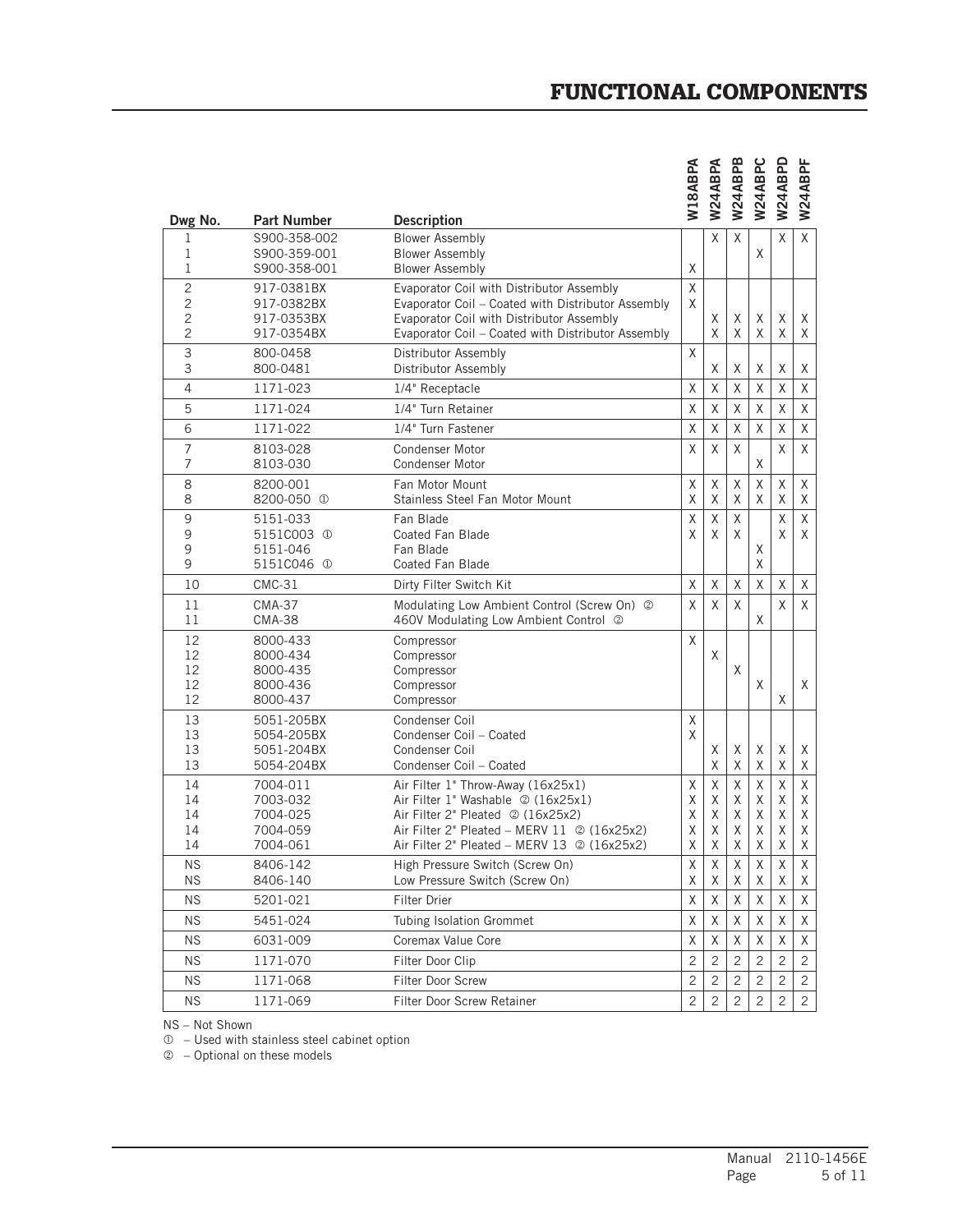

Manual 2110-1456E Page 6 of 11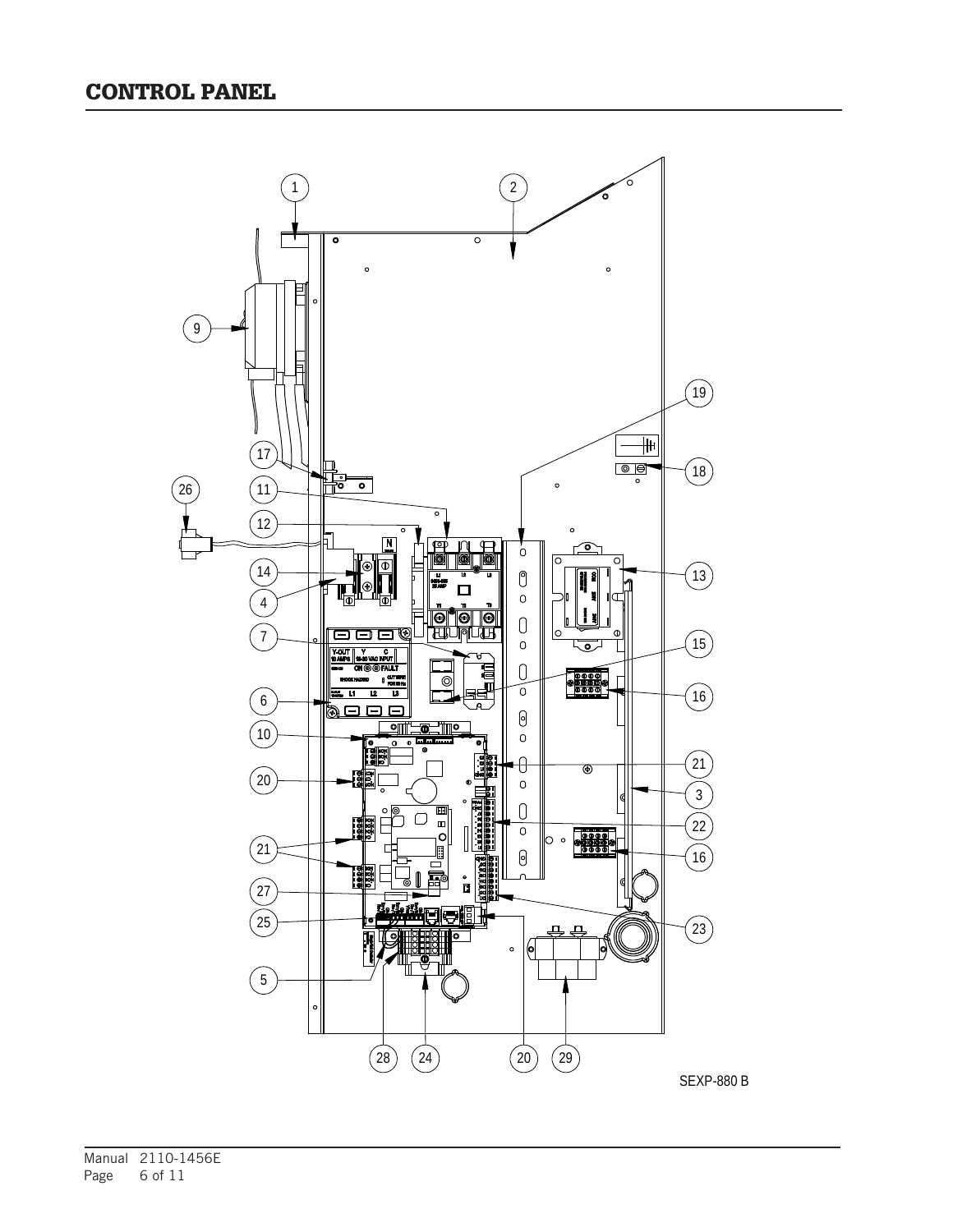#### CONTROL PANEL

|                        |                      |                                                                            | W18ABPA     | W24ABPA     | W24ABPB | W24ABPC | W24ABPD | W24ABPF     |
|------------------------|----------------------|----------------------------------------------------------------------------|-------------|-------------|---------|---------|---------|-------------|
| Dwg No.                | <b>Part Number</b>   | <b>Description</b>                                                         |             |             |         |         |         |             |
| 1                      | 117X137              | Control Panel Top                                                          | Χ           | X           | X       | X       | X       | $\mathsf X$ |
| $\overline{c}$         | 117X395              | <b>Control Panel</b>                                                       | X           | X           | Χ       | X       | X       | X           |
| 3                      | 135-122              | Wire Shield                                                                | X           | X           | X       | Χ       | X       | X           |
| $\overline{4}$         | 8201-130             | <b>Blower Relay</b>                                                        | X           | X           | X       | X       | X       | X           |
| 5                      | 3020-004             | <b>Communications Sheathed Cable</b>                                       | X           | X           | X       | X       | X       | Χ           |
| 6                      | 8201-126             | 3 Phase Line Monitor 50/60 Hz                                              |             |             | X       | X       |         | X           |
| 7                      | 8201-130             | Alarm Relav                                                                | Χ           | X           | X       | X       | X       | X           |
| 8                      | S8201-169            | <b>Compressor Control Module</b>                                           | X           | X           | X       | X       | X       | X           |
| 9                      | 8301-057             | Filter Switch w/Adjustment                                                 | X           | X           | X       | X       | X       | Χ           |
| 10                     | 8301-068-001*        | UPC3-MULTI-TEC 2.0.0                                                       | X           | X           | X       | X       | X       | X           |
| 11                     | 8401-035             | Contactor 3-Pole 25 Amp                                                    |             |             | X       | X       |         | X           |
| 11                     | 8401-038             | Contactor 2-Pole 40 Amp                                                    | Χ           | Χ           |         |         | Χ       |             |
| 12                     | 8401-039             | Aux. NC Contact                                                            |             |             | X       | X       |         | X           |
| 13<br>13               | 8407-048<br>8407-050 | Transformer 208/240-24 75VA<br>Transformer 480/24VAC 75VA                  | X           | X           | X       | X       | X       | X           |
| 14                     | 8607-013             | Terminal Block 2 Term. 240V                                                |             |             |         |         |         | X           |
| 15                     | 8607-017             | Terminal Block 240V 2 Terminal                                             | X           | X           | Χ       | X       | X       | X           |
| 16                     | 8607-037             | <b>Terminal Block 4 Position</b>                                           | Χ           | X           | X       | X       | X       | X           |
| 17                     | 8607-041             | Park Terminal                                                              | X           | X           | X       |         | X       | X           |
| 18                     | 8611-006             | <b>Ground Terminal</b>                                                     | X           | X           | X       | Χ       | X       | X           |
| 19                     | 8611-140-1200        | 2-1/4" x 1" Cable Duct x 12"                                               | Χ           | X           | X       | X       | X       | Χ           |
| 20                     | 8611-147             | 3-Pin Circuit Board Connector                                              | X           | X           | X       | X       | X       | X           |
| 21                     | 8611-148             | 4-Pin Circuit Board Connector                                              | X           | X           | X       | X       | X       | X           |
| 22                     | 8611-149             | 9-Pin Circuit Board Connector                                              | Χ           | X           | X       | X       | X       | X           |
| 23                     | 8611-185             | 8-Pin Circuit Board Connector                                              | Χ           | X           | X       | X       | X       | X           |
| 24                     | 8611-189             | 35MM DIN Rail 9"                                                           | Χ           | X           | X       | X       | X       | X           |
| 25                     | 8611-192             | Small 3-Pin Circuit Board Connector                                        | Χ           | X           | X       | X       | X       | Χ           |
| 26                     | 910-1935             | Evap. Temp. Sensor Assembly                                                | X           | X           | X       | X       | X       | Χ           |
| 27                     | 8611-183             | 2-Pin Circuit Board Connector                                              | X           | X           | X       | X       | X       | X           |
| 28                     | 8611-150             | <b>DIN Rail Terminal Block</b>                                             | X           | X           | X       | X       | Χ       | X           |
| 29                     | 8552-046             | <b>Compressor Capacitor</b>                                                | X           |             |         |         |         |             |
| 29                     | 8552-051             | <b>Compressor Capacitor</b>                                                |             | X           |         |         | X       |             |
| 29                     | 8552-002             | Outdoor Motor Capacitor                                                    |             |             | X       | X       |         | X           |
| <b>NS</b><br><b>NS</b> | 3000-1224            | Compressor Plug/Harness<br><b>Compressor Plug/Harness</b>                  | X           | X           |         | Χ       | X       | Χ           |
| <b>NS</b>              | 3000-1231            |                                                                            | X           |             | Χ       |         |         |             |
| <b>NS</b>              | 8615-035<br>8615-036 | Circuit Breaker 20A 2 Pole (Opt.) 1<br>Circuit Breaker 25A 2 Pole (Opt.) 1 |             | X           |         |         | X       |             |
| <b>NS</b>              | 8615-056             | Circuit Breaker 15A 3 Pole (Opt.) 1                                        |             |             | X       |         |         |             |
| <b>NS</b>              | 8615-067             | Toggle Disconnect (Opt.) 1                                                 |             |             |         | X       |         | Χ           |
| <b>NS</b>              | 4207-107             | Wiring Diagram                                                             | X           |             |         |         |         |             |
| <b>NS</b><br><b>NS</b> | 4207-108             | Wiring Diagram                                                             |             | X           |         |         | X       |             |
| <b>NS</b>              | 4207-207<br>4207-308 | Wiring Diagram<br>Wiring Diagram                                           |             |             | X       | X       |         |             |
| <b>NS</b>              | 4207-602             | Wiring Diagram                                                             |             |             |         |         |         | X.          |
| <b>NS</b>              | 8301-075             | USB Micro Cable Female to Male                                             | $\mathsf X$ | $\mathsf X$ | Χ       | Χ       | Χ       | $\times$    |

\* Replacement part will have a letter attached to the end of the part number to designate software version (Example: 8301-068-001A). A software upgrade of all PLCs onsite (units and controllers) should accompany any PLC replacement. Latest revisions of software, change log and instructions are available on the Bard website at http://www.bardhvac.com/software-download/

 Circuit breakers listed are for units without electric heat, "0Z" models. Hot gas bypass models not available without electric heat. See heater replacement parts manual for units with electric heat.

NS = Not Shown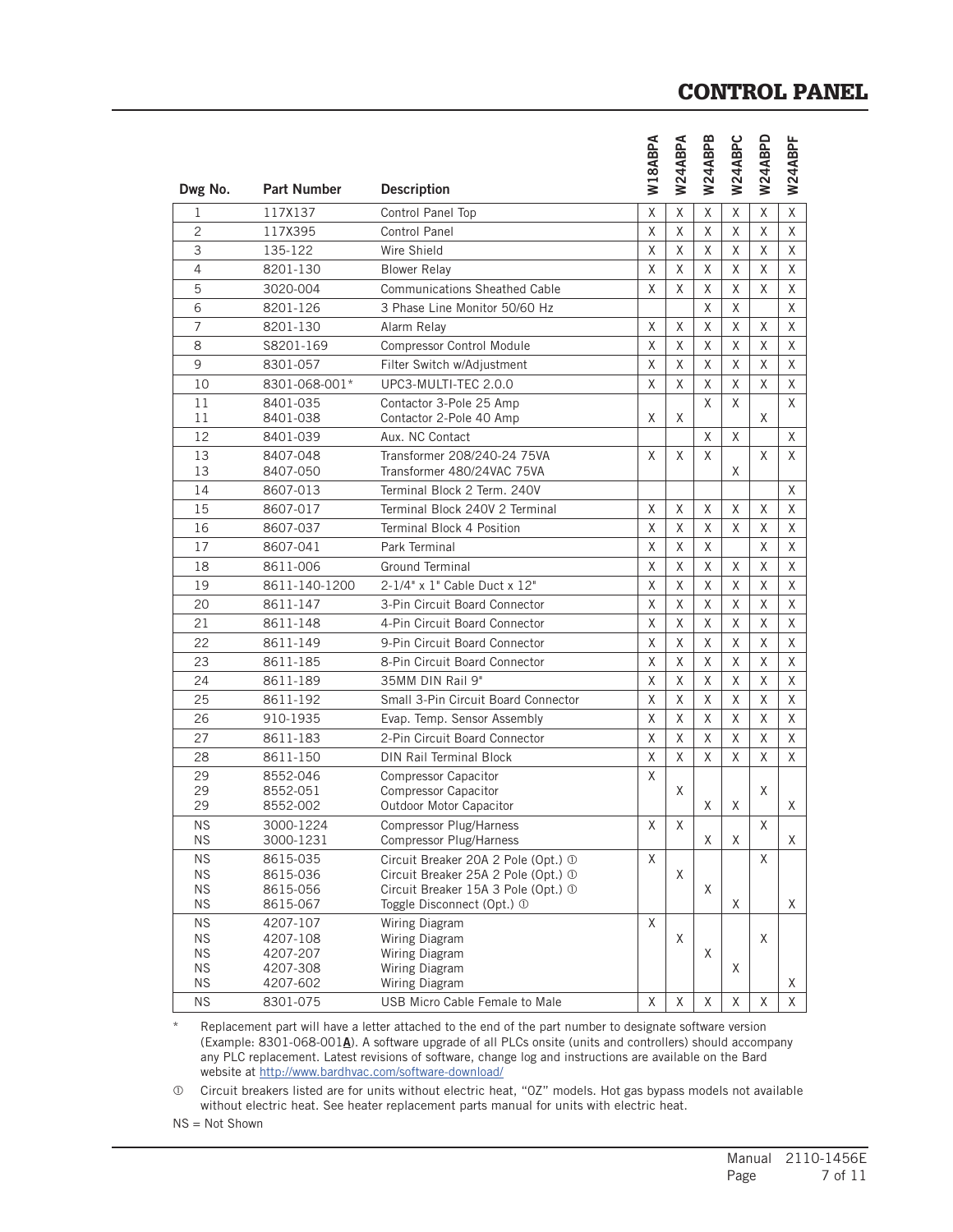

SEXP-909

| Dwg No.        | <b>Part Number</b>               | <b>Description</b>                                                                           | \$900-358-00  | \$900-358-002 | \$900-359-00   |
|----------------|----------------------------------|----------------------------------------------------------------------------------------------|---------------|---------------|----------------|
| 1<br>1         | S8105-064-0147<br>S8105-064-0148 | Programmed Blower Motor & Control (230/208V)<br>Programmed Blower Motor & Control (230/208V) | X             | X             |                |
| 1              | S8105-065-0149                   | Programmed Blower Motor & Control (460V)                                                     |               |               | X              |
| 1              | C8105-064-0147                   | Programmed Control Only (230/208V)                                                           | $\Omega$      |               |                |
| 1              | C8105-064-0148                   | Programmed Control Only (230/208V)                                                           |               | $\Omega$      |                |
| 1              | C8105-065-0149                   | Programmed Control Only (460V)                                                               |               |               | 0              |
| $\overline{2}$ | 151-115                          | Housing                                                                                      | $\mathcal{P}$ | $\mathcal{P}$ | $\overline{2}$ |
| 3              | 144-183                          | Cutoff                                                                                       | X             | X             | X              |
| 4              | 5152-092                         | Wheel 9-6 CW                                                                                 | X             | X             | X              |
| 5              | 5152-093                         | Wheel 9-6 CCW                                                                                | X             | X             | X              |
| 6              | 105-1061                         | <b>Back Brace</b>                                                                            | X             | X             | X              |
| $\overline{7}$ | 5451-011                         | Grommets                                                                                     | 6             | 6             | 6              |
| 8              | 8200-031                         | Motor Mount                                                                                  | X             | X             | X              |
| 9              | 103-435                          | Front Brace                                                                                  | X             | X             | X              |
| 10             | 113-721                          | Motor Control Bracket                                                                        | X             | X             | X              |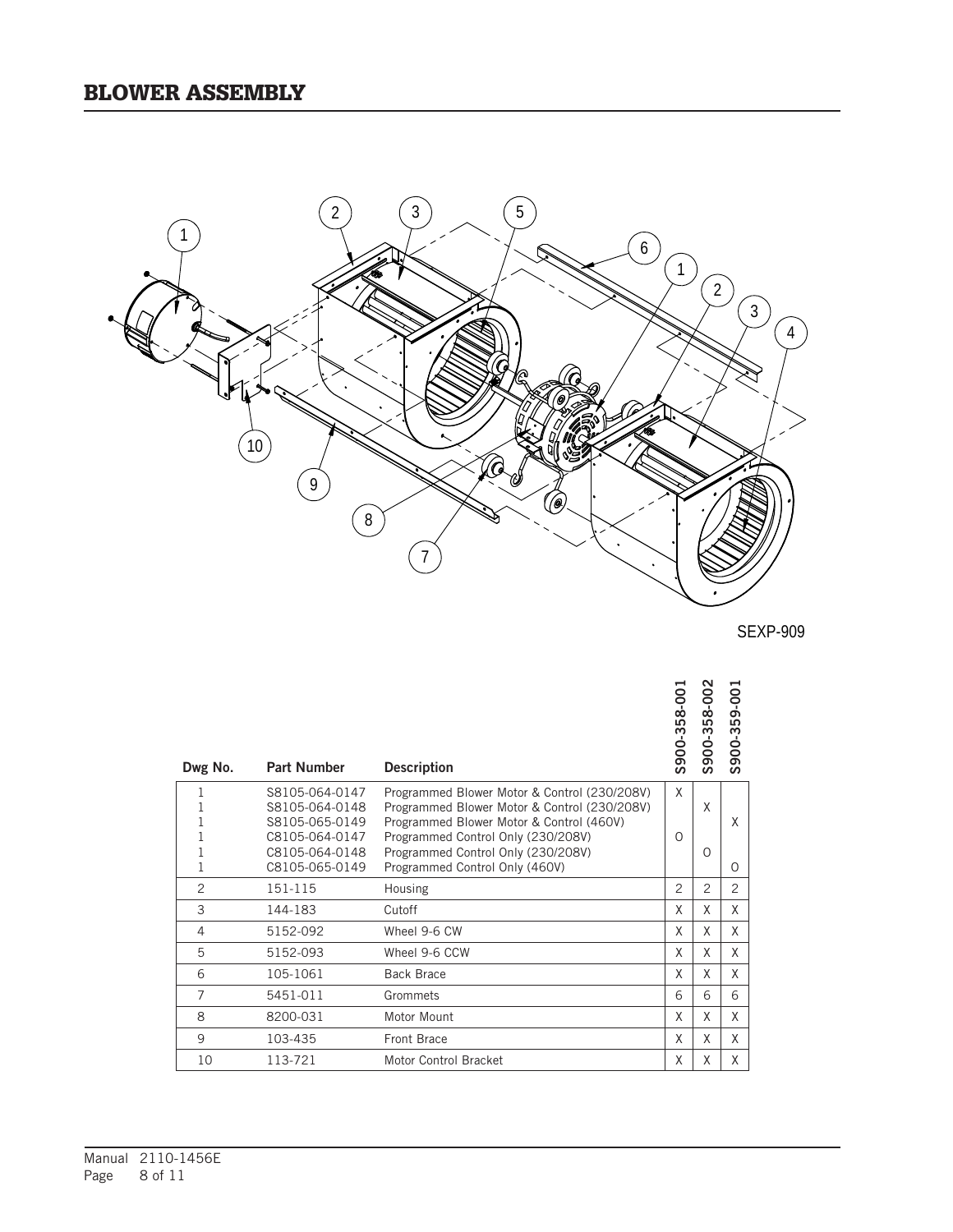## FREECOOLING COMPONENTS



| Dwg. No.       | <b>Part Number</b> | <b>Description</b>                                            |
|----------------|--------------------|---------------------------------------------------------------|
| 1              | 137-742            | Lower Front Partition                                         |
| $\overline{c}$ | 137-747            | Lower Rear Fill                                               |
| 3              | S101-979           | Right Side                                                    |
| $\overline{4}$ | S137-876           | Upper Rear Partition                                          |
| 5              | S101-978           | Left Side                                                     |
| 6              | S105-1344          | <b>Blade Seal Angle</b>                                       |
| 7              | S139-325           | <b>Blade</b>                                                  |
| 8              | S137-866           | <b>Upper Front Partition</b>                                  |
| 9              | S137-744           | Lower Rear Partition                                          |
| 10             | 141-433            | <b>Blade Support</b>                                          |
| 11             | 8602-044           | $1/4 \times 9"$ Rod                                           |
| 12             | S1921-067-0800     | 29-9/16" Damper Blade Seal                                    |
| 13             | S1921-067-1004     | 13" Damper Blade Seal                                         |
| 14             | S1921-067-0802     | 10-11/16" Damper Blade Seal                                   |
| 15             | S1921-067-2010     | 29-3/8" Damper Blade Seal                                     |
| 16             | 8408-044           | Sensor 10K Ohm Curve J w/ 5/16" Clip                          |
| 17             | 1012-052           | Hex Head Bolt 5/16 - 18x1-3/4" 0.0005 Zinc w/ Yellow Chromate |
| 18             | 1012-210           | 5/16" Nut 0.0005 Zinc w/ Yellow Chromate                      |
| 19             | 113-541            | Sensor Bracket                                                |
| 20             | 113-542            | Filter Bracket                                                |
| 21             | 113-543            | Filter Bracket                                                |
| 22             | 137-748            | Upper Rear Fill                                               |
| 23             | 8602-040           | Rod Bracket                                                   |
| <b>NS</b>      | 536-664            | Condenser Cover Plate Assembly                                |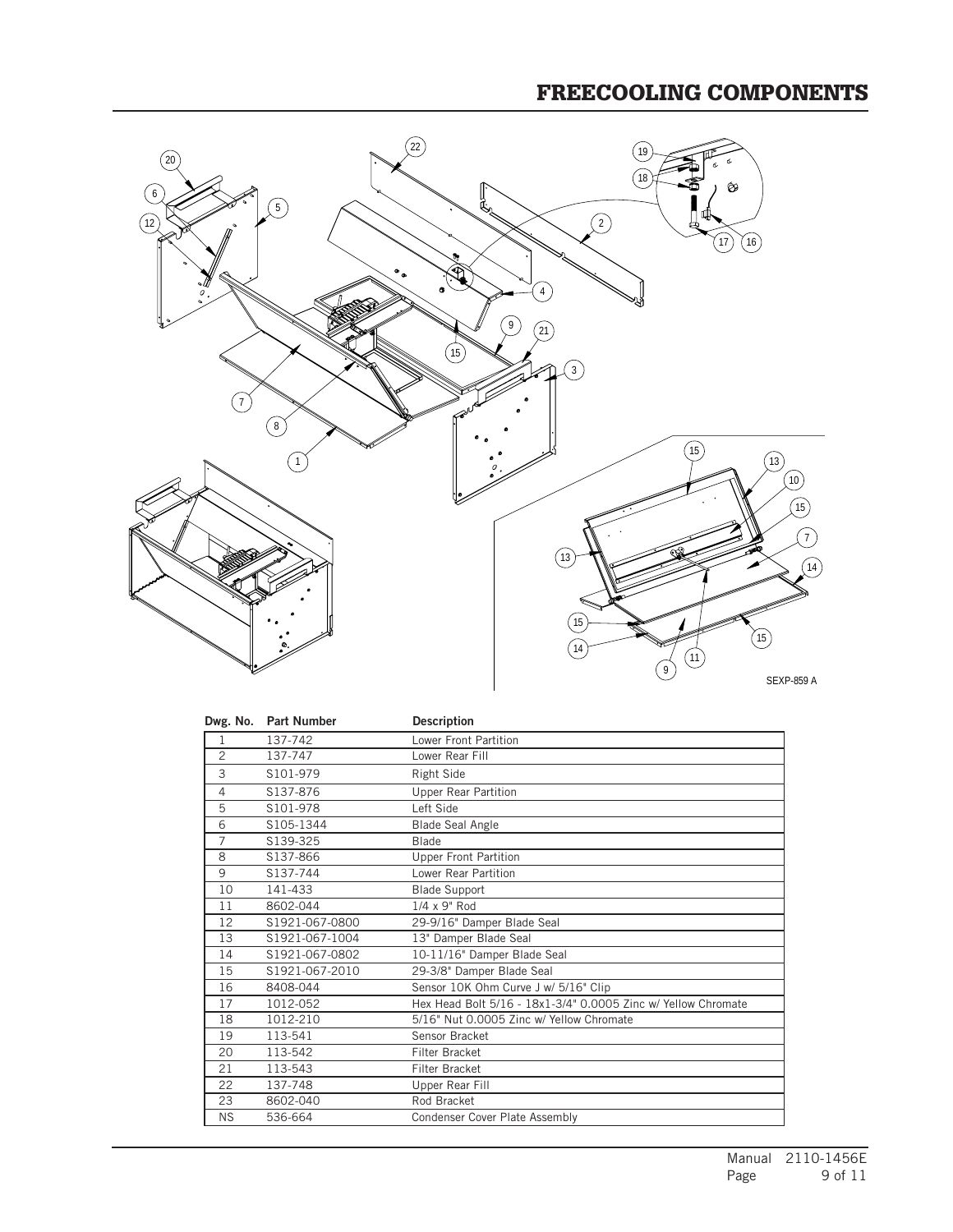### FREECOOLING AIR HOOD



SEXP-752A

| Dwg. No.       | <b>Part Number</b>     | <b>Description</b>                       |
|----------------|------------------------|------------------------------------------|
| 1              | 115-285-* <sup>0</sup> | <b>Hooded Front Door</b>                 |
| 1              | 115-292 2              | Hooded Front Door                        |
| 1              | 115-293 <sup>3</sup>   | Hooded Front Door                        |
| $\overline{c}$ | $113 - 545 - * 0$      | <b>Bottom Divider Bracket</b>            |
| $\overline{c}$ | 113-569 2              | <b>Bottom Divider Bracket</b>            |
| $\overline{c}$ | 113-570 <sup>3</sup>   | <b>Bottom Divider Bracket</b>            |
| 3              | $$127-494-*$ ①         | Hood Bottom                              |
| 3              | S127-563 2             | Hood Bottom                              |
| 3              | S127-503 <sup>3</sup>  | Hood Bottom                              |
| $\overline{4}$ | 7003-080               | Mist Filter 31-1/4" x 15-7/8" x 7/8"     |
| 5              | $$101-984-*0$          | Right Side                               |
| 5              | S101-1033 2            | Right Side                               |
| 5              | S101-1013 3            | Right Side                               |
| 6              | 105-1346               | Side Filter Angle                        |
| 6              | 105-1346 <sup>2</sup>  | Side Filter Angle                        |
| 6              | 105-1370 <sup>3</sup>  | Side Filter Angle                        |
| 7              | 553-667- $*$ ①         | Hood Mounting Door                       |
| 7              | 553-711 <sup>(2)</sup> | Hood Mounting Door                       |
| 7              | 553-702 <sup>3</sup>   | Hood Mounting Door                       |
| 8              | $$107-345-*$ ①         | Hood Top                                 |
| 8              | S107-355 2             | Hood Top                                 |
| 8              | S107-356 <sup>3</sup>  | Hood Top                                 |
| 9              | 553-613                | Filter Door                              |
| 9              | 553-634 <sup>2</sup>   | Filter Door                              |
| 9              | 553-631 <sup>3</sup>   | Filter Door                              |
| 10             | $$101-873-*$ ①         | Left Side                                |
| 10             | S101-997 2             | Left Side                                |
| 10             | S101-882 3             | Left Side                                |
|                | 920-0390               | Complete Hood Assembly - Beige           |
|                | 920-0391               | Complete Hood Assembly - White           |
|                | 920-0392               | Complete Hood Assembly - Buckeye Gray    |
|                | 920-0421               | Complete Hood Assembly - Stainless Steel |
|                | 920-0408               | Complete Hood Assembly - Aluminum        |

 Exterior cabinet parts are manufactured with various paint color options. To ensure the proper paint color is received, reference the following codes:

Beige -X Buckeye Gray -4 White -1

<sup>2</sup> Exterior cabinet parts are manufactured from stainless steel Code "S"

Exterior cabinet parts are manufactured from aluminum Code "A"